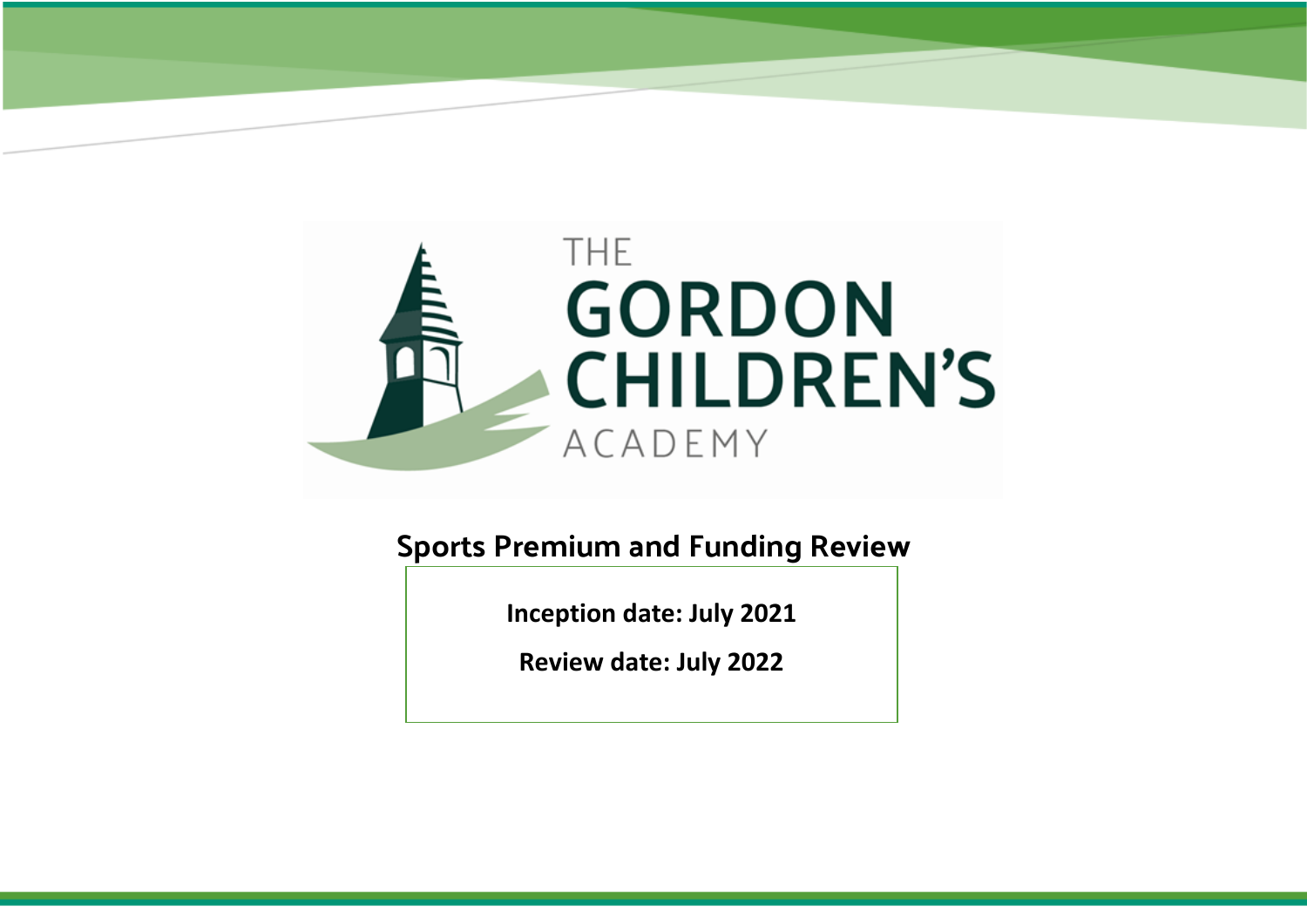

## **Child First – Aspire – Challenge – Achieve**

**Support for review and reflection - considering the 5 key indicators from DfE, what development needs are a priority for your setting and your pupils now and why? Use the space below to reflect on previous spend and key achievements and areas for development.**

| Key achievements to date until July 2021: |                                                                         |           | Areas for further improvement and baseline evidence of need:      |
|-------------------------------------------|-------------------------------------------------------------------------|-----------|-------------------------------------------------------------------|
| $\bullet$                                 | PE lessons have continued throughout the whole academic year.           | $\bullet$ | Re-establish sports leaders at social times                       |
|                                           | Children continued to have access to 2 hours of PE lessons each week.   |           | Training for lunchtime staff on engagement with the new equipment |
| $\bullet$                                 | During the period of enforced closure, we provided healthy mind and     | $\bullet$ | Reestablish both TSAT and MYG competitive sports engagement       |
|                                           | body activities for children to participate in                          |           | Training for new staff on the PE curriculum                       |
|                                           | Despite being unable to offer after school clubs, each week age         |           |                                                                   |
|                                           | appropriate ideas were sent home for children to participate in at      |           |                                                                   |
|                                           | home.                                                                   |           |                                                                   |
|                                           | Mental health week took place, which included looking after our         |           |                                                                   |
|                                           | minds and ensuing we are aware of healthy choices                       |           |                                                                   |
|                                           | Sports day took place in year groups as opposed to our usual event,     |           |                                                                   |
|                                           | however this was shared virtually without parents                       |           |                                                                   |
|                                           | Lunchtime activities, whilst in year group bubbles, continued with the  |           |                                                                   |
|                                           | support of coaches                                                      |           |                                                                   |
|                                           | All children on site during the enforced close, continued to access two |           |                                                                   |
|                                           | hours of PE in school                                                   |           |                                                                   |
|                                           | Sports coaches provided video challenges whilst the children were at    |           |                                                                   |
|                                           | home to encourage active participation in competition.                  |           |                                                                   |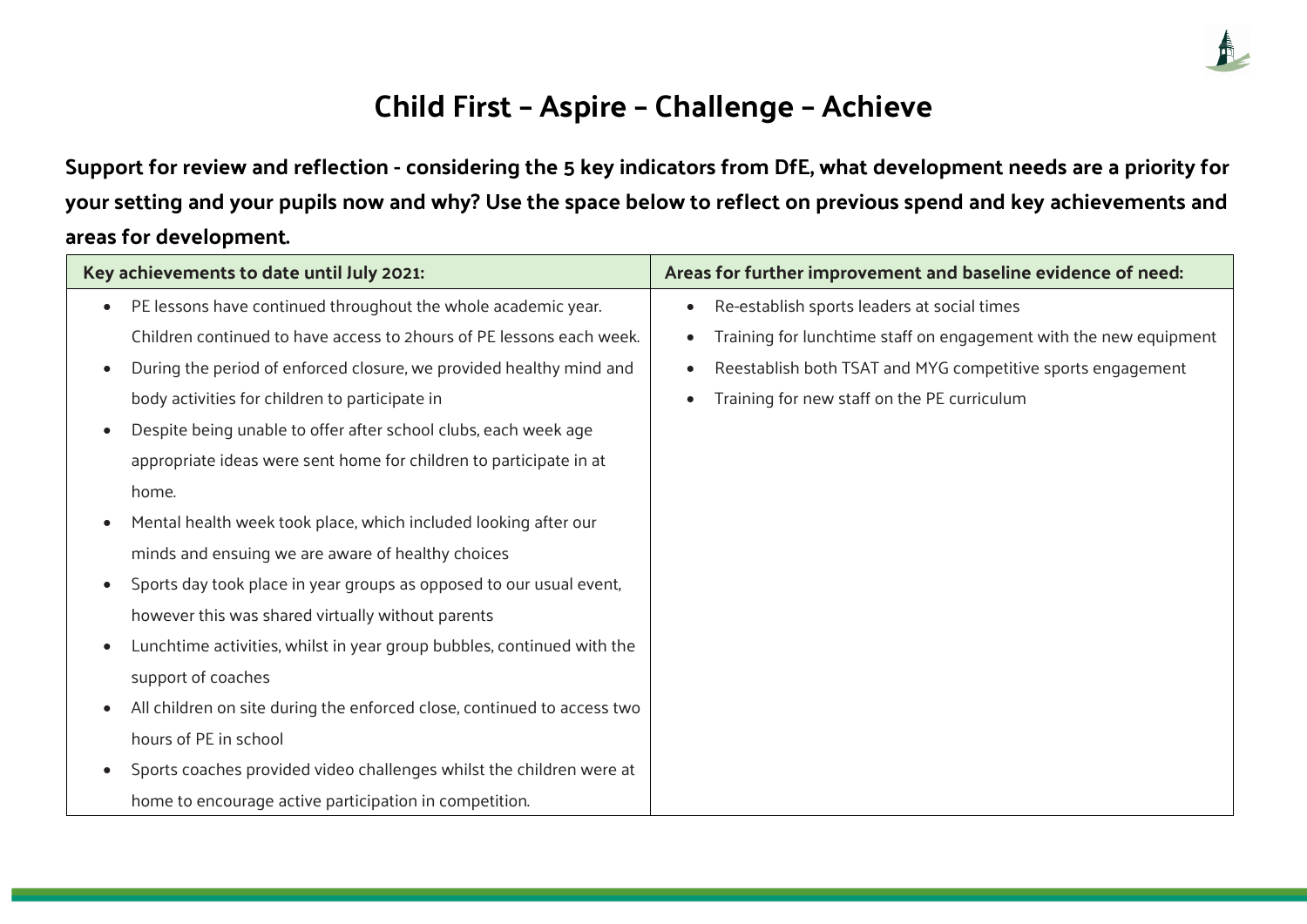| Skills videos were also sent home whilst the school was closed, to     |
|------------------------------------------------------------------------|
| support the development of PE where possible                           |
| Audit sports equipment and ensured that the new academic year is       |
| replenished to meet the needs of the curriculum                        |
| Purchased lunchtime equipment for the children to have access,         |
| whilst in their bubbles to the full range of equipment the school has. |

We did not carry forward any funding into the next academic year.

| Meeting national curriculum requirements for swimming and water safety                                                                     |        |  |  |  |
|--------------------------------------------------------------------------------------------------------------------------------------------|--------|--|--|--|
| What percentage of your current Year 6 cohort swim competently, confidently and proficiently over a distance of at least 25 metres?        | 74%    |  |  |  |
| N.B. Even though your pupils may swim in another year please report on their attainment on leaving primary school at the end of the summer |        |  |  |  |
| term 2021                                                                                                                                  |        |  |  |  |
| What percentage of your current Year 6 cohort use a range of strokes effectively [for example, front crawl, backstroke and breaststroke]?  | 55%    |  |  |  |
| What percentage of your current Year 6 cohort perform safe self-rescue in different water-based situations?                                | 70%    |  |  |  |
| Schools can choose to use the Primary PE and Sport Premium to provide additional provision for swimming but this must be for activity over | Yes/No |  |  |  |
| and above the national curriculum requirements. Have you used it in this way?                                                              |        |  |  |  |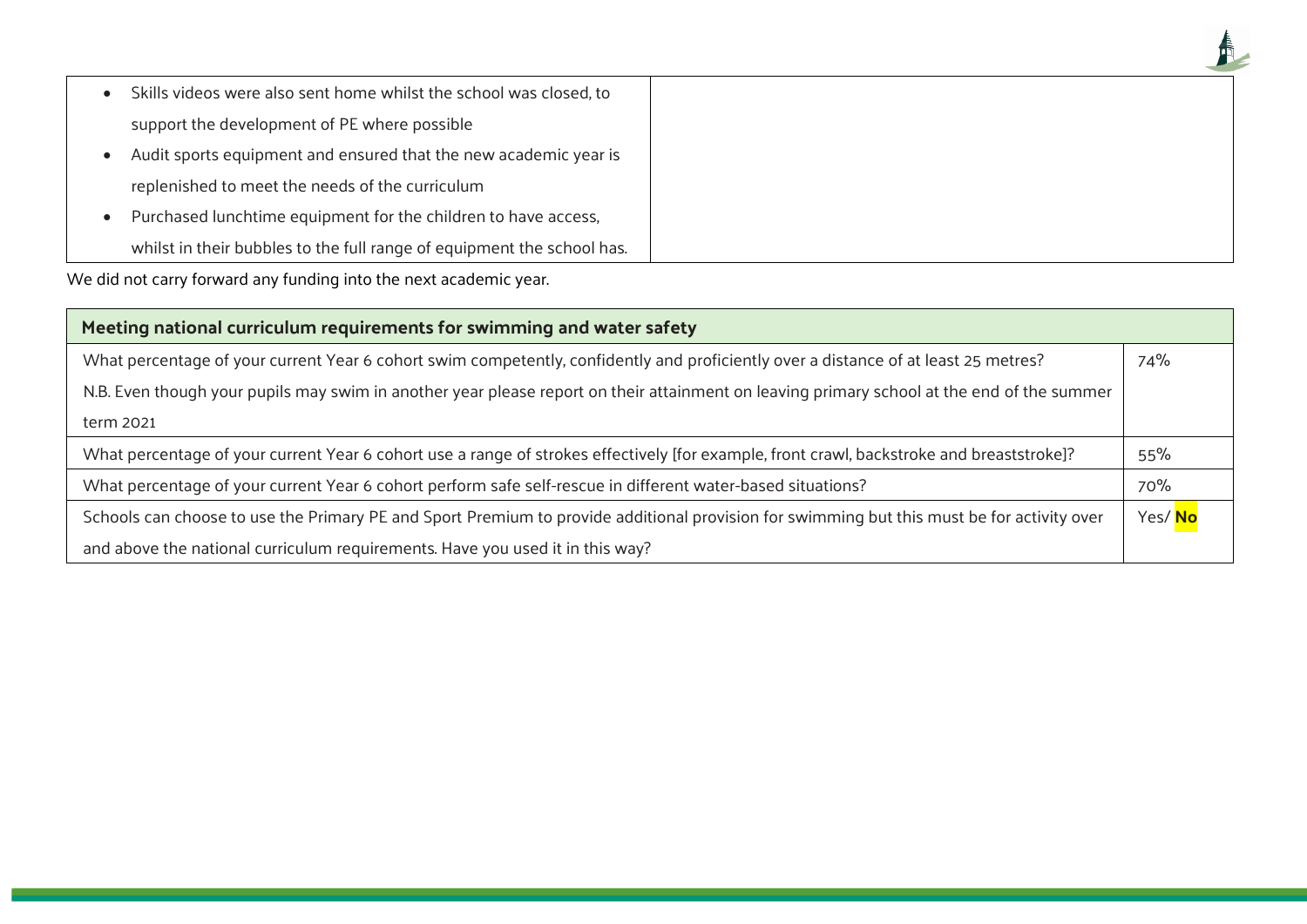## **Action Plan and Budget Tracking**

| Academic Year: 2021/22                                                                                                                                                                                                   | Total fund allocated: £36,790                                                                                         | Date Updated: 16.7.21 |                                                                                                                                            |                                                                                                                                |
|--------------------------------------------------------------------------------------------------------------------------------------------------------------------------------------------------------------------------|-----------------------------------------------------------------------------------------------------------------------|-----------------------|--------------------------------------------------------------------------------------------------------------------------------------------|--------------------------------------------------------------------------------------------------------------------------------|
| Key indicator 1: The engagement of all pupils in regular physical activity - Chief Medical Officer guidelines recommend that<br>primary school pupils undertake at least 30 minutes of physical activity a day in school | <b>Percentage of total</b><br>allocation:<br>50%                                                                      |                       |                                                                                                                                            |                                                                                                                                |
| <b>Intent</b>                                                                                                                                                                                                            | Implementation                                                                                                        |                       | Impact                                                                                                                                     | <b>Sustainability and</b><br>suggested next steps:                                                                             |
| To use the Medway Howard School<br>CPD package - training Yr 6 pupils<br>as 'play monitors' so that breaks and<br>lunchtimes are utilized for real<br>SPORT, exercise and activity.                                      | 15 pupils trained in a sustainable<br>way. Leading play at breaks and<br>lunchtimes<br>Training for play leaders      | £320<br>£2500         | Observations at playtime reveal<br>increasing numbers of pupils<br>meaningfully engaged in exercise<br>and strategy thinking through sport | After Easter, current Year 6<br>sports leaders start to train<br>up the new Year 5's to<br>transition them into their<br>role. |
| Increase the delivery of physical<br>activities for pupils to ensure that<br>they are undertaking 30 minutes of<br>physical activity each day                                                                            | Access to qualified sports<br>specialists<br>A range of clubs available at<br>lunchtime and after school - both       | £5000<br>£1500        | Survey of pupil engagement<br>Feedback of numbers attending<br>sports clubs from sports coaches                                            | Play leaders to ensure that<br>equipment is monitored and<br>maintained                                                        |
|                                                                                                                                                                                                                          | free ones and subsidized<br>Resources purchased for break and<br>lunchtime activities<br>Training for lunchtime staff | £1500                 | Sports lead monitoring<br>Lunchtime monitoring<br>demonstrates improve<br>engagement in activities                                         | After initial training of play<br>leaders, monitoring of lunch<br>time and activities to be<br>completed by sports lead        |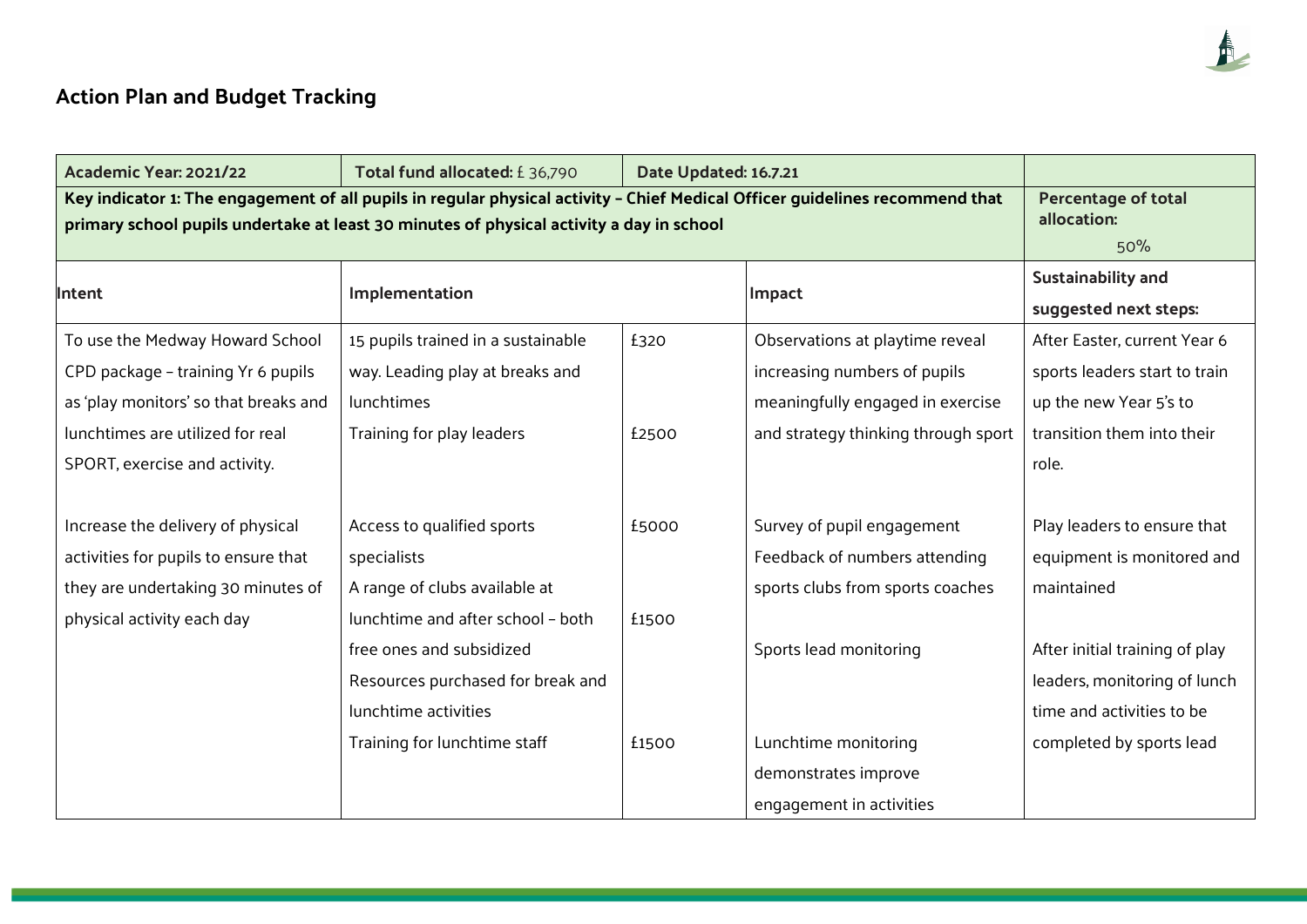

| CPD at least 2 members of GCA staff  | Each Year 4 class will attend weekly  | £299 per | Children exiting Year 4 will be        | Also, to complete monitoring |
|--------------------------------------|---------------------------------------|----------|----------------------------------------|------------------------------|
| trained to deliver swimming lessons  | swimming lessons, for two full        | person   | competent swimmers. Pupil voice        | of class engagement with     |
| (more if availability on course)     | terms, throughout the school Year.    |          | Interviews will reflect positively on  | fitness initiatives.         |
|                                      | Swimming instructors would be         |          | these sessions.                        | Ensure this funding is in    |
|                                      | consistent as the teachers' children  |          |                                        | place every academic Year,   |
|                                      | are taught by at GCA and can be       |          | Teaching style and behaviour policy    | to ensure all pupils who     |
|                                      | tailored to follow our Thinking       |          | will be consistent with other          | attend Year 4 at GCA will be |
|                                      | Schools approach to learning. It will |          | subjects across school. Pupils will    | competent swimmers.          |
|                                      | also help to keep swimming lessons    |          | still receive high quality teaching of |                              |
|                                      | consistent, as we would not be as     |          | swimming.                              |                              |
|                                      | reliant on an outside provider.       |          |                                        | More staff to receive this   |
|                                      |                                       |          | Pupil interviews to reflect on the     | CPD if possible. Teacher     |
| PE coaches to provide each class     | Children receive high quality PE      | £16,570  | enjoyment and engagement of PE         | interview and pupil          |
| with a quality P.E. session, weekly, | provision. Teachers to shadow         |          | sessions. Staff questionnaire to       | interviews to ascertain      |
| throughout the school Year.          | providers for CPD to increase their   |          | measure confidence in staff's          | success of this from their   |
|                                      | confidence, with a specific focus on  |          | delivery of PE.                        | perspective. Observations of |
|                                      | ECT                                   |          |                                        | swimming lessons.            |

| Key indicator 2: The profile of PESSPA being raised across the school as a tool for whole school improvement | <b>Percentage of total</b><br>allocation: 6% |               |                           |
|--------------------------------------------------------------------------------------------------------------|----------------------------------------------|---------------|---------------------------|
| <b>Intent</b>                                                                                                | Implementation                               | <b>Impact</b> | <b>Sustainability and</b> |
|                                                                                                              |                                              |               | suggested next steps:     |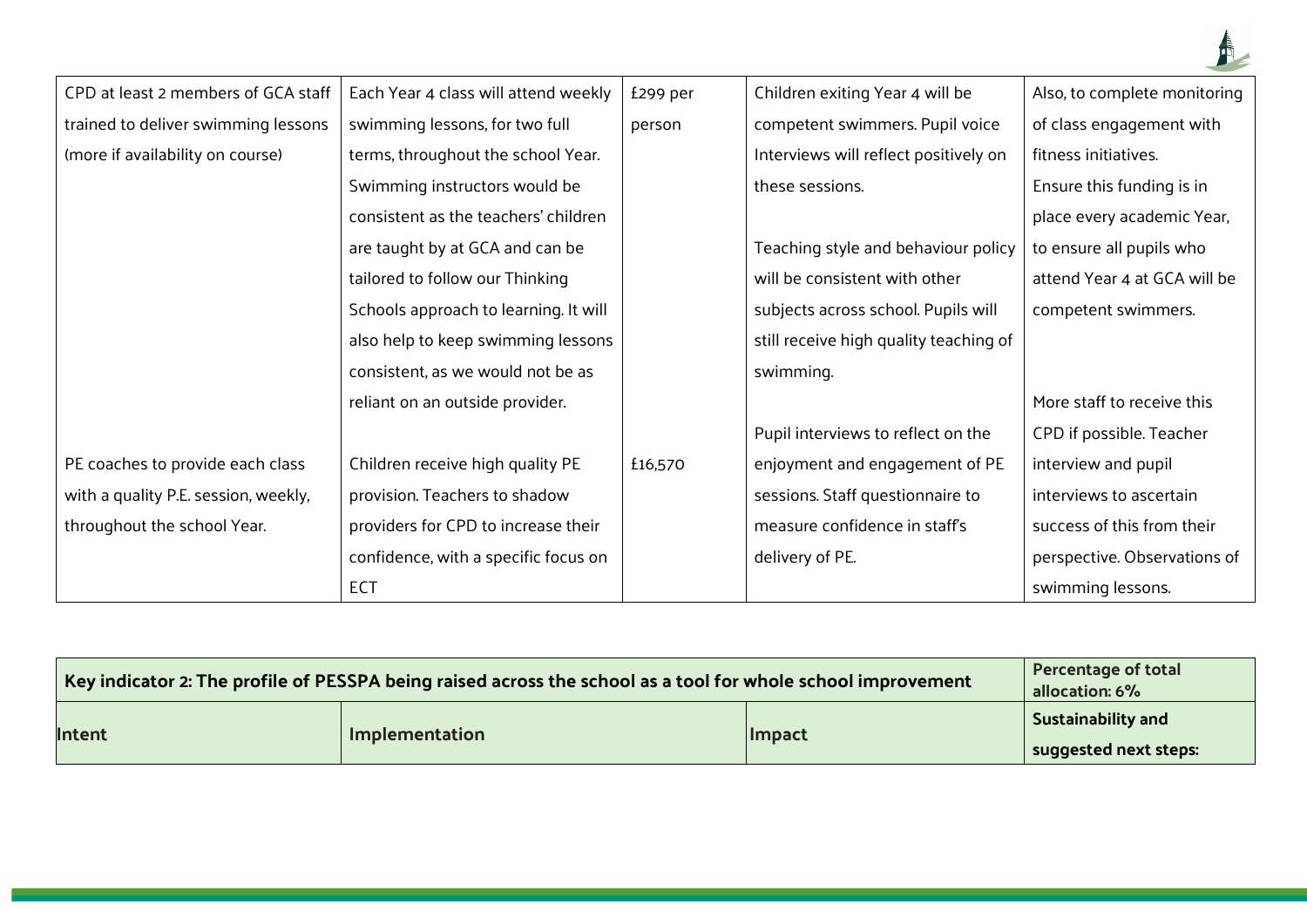| Introduce termly House sports        | Timetable dedicated to celebrating     | £480 for each  | Pupils enthused to take part in     | Sports quality mark evidence  |
|--------------------------------------|----------------------------------------|----------------|-------------------------------------|-------------------------------|
| competitions (3 times a year). To    | sporting competition each term and     | house to       | Sport and to raise money as part of | to start working towards      |
| foster school spirit and engagement  | share its importance as a subject      | receive a      | a community event.                  | these goals.                  |
| with sports.                         | with children. Medals for winning      | medal once     |                                     |                               |
|                                      | houses to increase pride in sporting   | every full     |                                     | Use where we have ranked      |
| Attend all MYG competitions. To      | activities.                            | term.          |                                     | against other schools to set  |
| engage children in competition and   | Carefully think about pupil selection  |                | Children are proud to represent     | ourselves goals to improve in |
| foster a love of sports.             | for these events based on ability,     |                | their school and encouraged to try  | our PE lessons as well as     |
|                                      | sportsmanship and enthusiasm to        | Coach hire if  | hard in PE lessons and engage in    | goals of what we want to      |
| TSAT Cup Competitions. To engage     | have a holistic approach to the        | needed         | clubs to get the opportunity to     | achieve in the next           |
| children in competition and foster a | team selection. Consider giving        | otherwise      | represent us at the MYG. Impact,    | competition.                  |
| love of sports.                      | specific PP places within this as it   | free.          | where do we place at the            | Set ourselves goals of what   |
|                                      | may be an opportunity they might       |                | competitions? Do we receive         | we want to achieve at the     |
|                                      | not otherwise get. A range of adults   |                | additional awards such as fair play | MYG from this competition.    |
|                                      | take responsibility for this, focusing |                | award?                              | Set goals for how want to     |
|                                      | on one discipline each so that we as   |                |                                     | place at the end of the year  |
|                                      | adults model that sport is important   |                |                                     | for the TSAT cup.             |
|                                      | to all teachers.                       |                |                                     |                               |
|                                      |                                        |                |                                     |                               |
|                                      | To engage with schools within our      | Coach hire if  | Reflections from teachers about     |                               |
|                                      | trust and engage in a smaller          | needed or      | pupils at the events. Use as almost |                               |
|                                      | competition. Build reputation as a     | additional     | test match for the MYG to ensure    |                               |
|                                      | trust of schools who recognize the     | equipment to   | team selection is appropriate and   |                               |
|                                      | importance of PE in schools.           | host if needed |                                     |                               |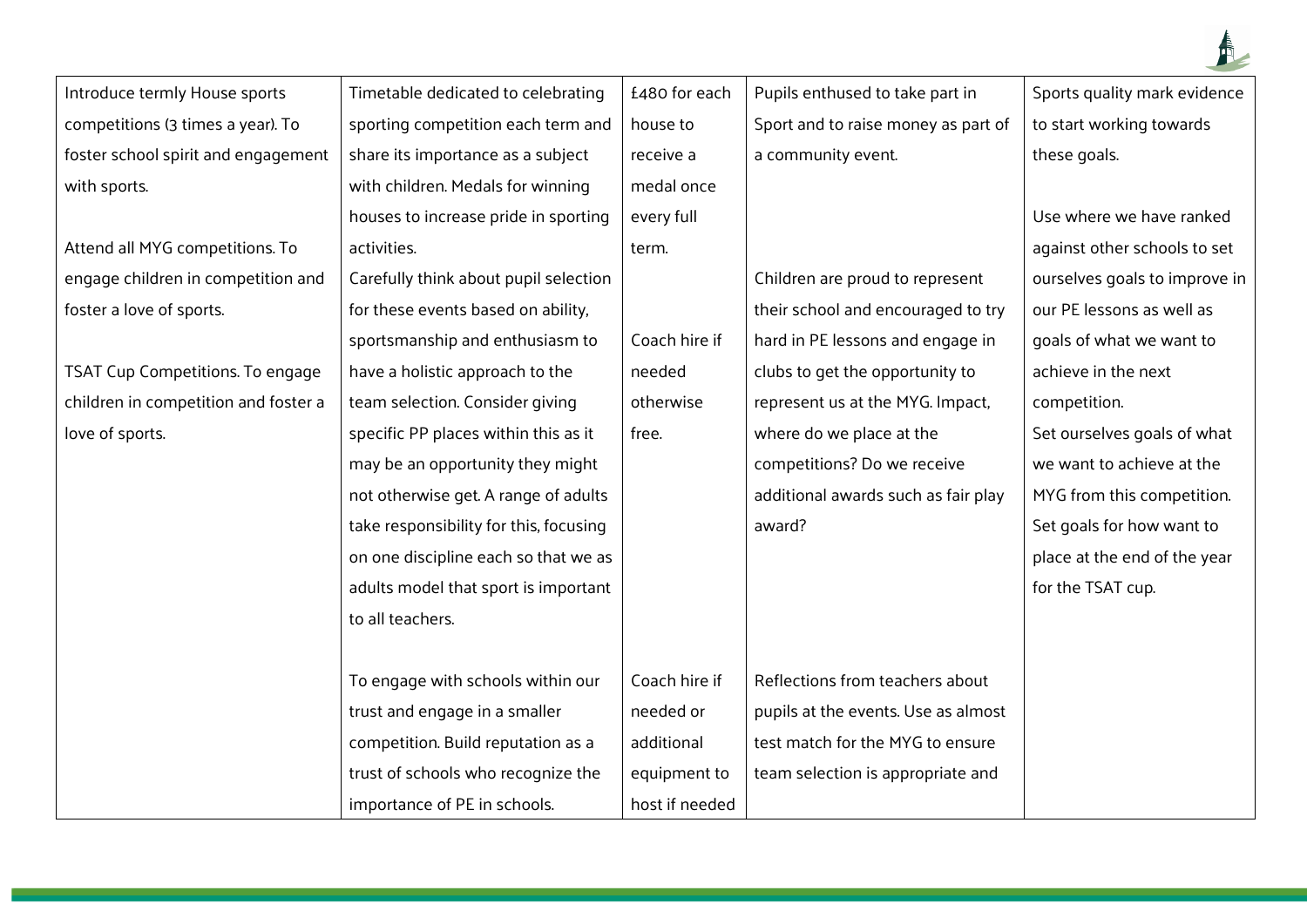|  | otherwise | adults running it feel confident in |  |
|--|-----------|-------------------------------------|--|
|  | tree.     | their coaching.                     |  |

| Key indicator 3: Increased confidence, knowledge and skills of all staff in teaching PE and sport | <b>Percentage of total</b><br>allocation: 14% |              |                                       |                                                    |
|---------------------------------------------------------------------------------------------------|-----------------------------------------------|--------------|---------------------------------------|----------------------------------------------------|
| <b>Intent</b>                                                                                     | Implementation                                |              | Impact                                | <b>Sustainability and</b><br>suggested next steps: |
| PE lessons taught by class teachers                                                               | Set SMART targets to support                  | Free-part of | A higher percentage of observed       | Audit of needs to be done in                       |
| to be observed to audit staff                                                                     | development of staff teaching PE              | ML           | P.E. sessions will be graded good or  | September and SMART                                |
| confidence. Children are provided                                                                 | throughout the year. Staff to select          | monitoring.  | outstanding and they will             | targets set. ML and SLT                            |
| with high quality lessons.                                                                        | specific workshops for sports they            | HSSP offer   | incorporate thinking skills.          | termly monitoring.                                 |
| Enhance the quality of sports                                                                     | want to develop in.                           | specific     | New staff receive appropriate         |                                                    |
| provision throughout the school                                                                   |                                               | courses £395 | training. Currently used P.E.         | Planning in place for                              |
| with support from the specialist                                                                  |                                               | per workshop | planning could be adapted to          | continued use                                      |
| coaches                                                                                           | Sports specialists will be used               |              | specifically include think hats,      |                                                    |
|                                                                                                   | throughout the year to top up skills          | £2500        | maps, keys and habits of mind.        |                                                    |
| Central planning and co-ordination                                                                | through team teaching                         |              | Teacher surveys, monitoring and       |                                                    |
| towards achieving the School                                                                      | New equipment                                 |              | pupil conferencing                    |                                                    |
| Games Award. Children have a                                                                      |                                               | £1000        |                                       |                                                    |
| broad provision of PE and sports                                                                  | Work with Clare Moore HSSP to                 |              |                                       | Reviews towards award set                          |
| competitions.                                                                                     | map out how the school an achieve             |              | Support in planning to ensure PE      | by School Games Award and                          |
|                                                                                                   | its Silver School Games Award                 | Free         | coordinator is on track to obtain the | then achievement of the                            |
|                                                                                                   |                                               |              | <b>School Games Award</b>             | award at the end of the year.                      |

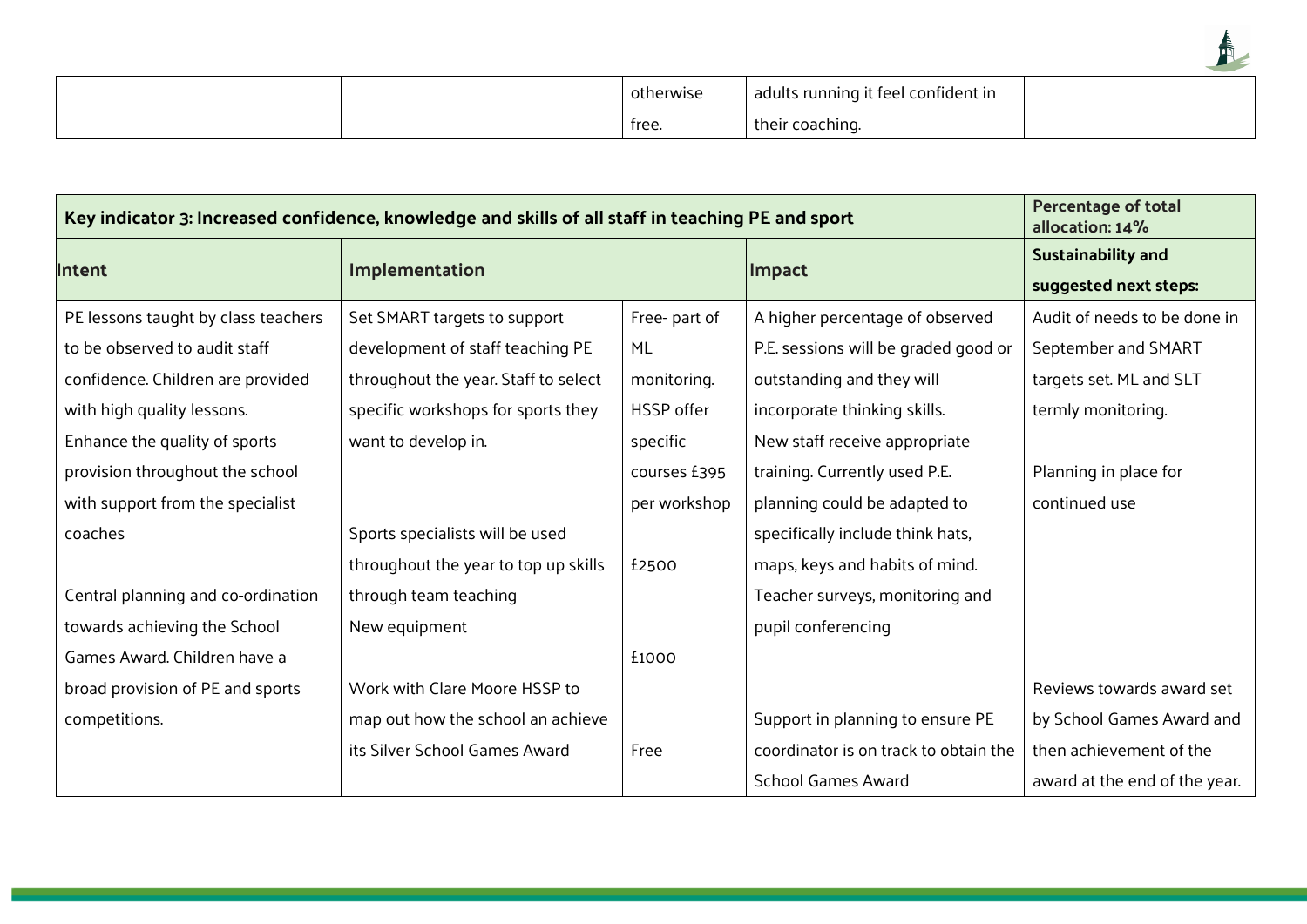

| Key indicator 4: Broader experience of a range of sports and activities offered to all pupils | <b>Percentage of total</b><br>allocation: 20% |                 |                                      |                                                    |
|-----------------------------------------------------------------------------------------------|-----------------------------------------------|-----------------|--------------------------------------|----------------------------------------------------|
| <b>Intent</b>                                                                                 | Implementation                                |                 | Impact                               | <b>Sustainability and</b><br>suggested next steps: |
| Wider range of free clubs offered by                                                          | Offering opportunities that would             | Staff voluntary | Pupils attending and enjoying        | Pupil interview to monitor                         |
| staff and APD to engage pupils in                                                             | likely otherwise not be available to          |                 | sessions and engaging in clubs       | engagement and compare                             |
| sport outside of PE lessons.                                                                  | some pupils at GCA                            | £2500           | outside of school too.               | clubs attendance over the                          |
|                                                                                               | Development of well-being team                |                 | Engagement monitoring                | term. Change clubs                                 |
| Lunchtime club places offered to                                                              | Sports coaches delivering after               |                 |                                      | appropriately to ensure pupil                      |
| targeted group of children. To build                                                          | school provision                              | £100 training   | SEND review to reflect on the        | engagement.                                        |
| social and physical skills to help                                                            |                                               | of 12 pupils    | targets for individual children that | Review with Sports                                 |
| them achieve their personal targets.                                                          | PPM pupils targeted for invitations           |                 | meant they needed to have this       | generation what impact has                         |
| Change 4 Life group to establish 12                                                           | for this reason as well as SEND.              |                 | provision. In school review to       | been towards achieving                             |
| children as ambassadors for healthy                                                           |                                               |                 | reflect this too.                    | individual targets and set                         |
| lifestyles and spread the initiative                                                          |                                               |                 |                                      | new ones accordingly.                              |
| around the school.                                                                            |                                               |                 | Engagement in initiatives, whole     |                                                    |
|                                                                                               | PE provision is recognized as high            |                 | school participation in Change 4     | Group set calendar events                          |
| Use of breakfast club for early                                                               | quality and engaging for all pupils           |                 | life events. Pupils will be able to  | throughout the year-                               |
| exercise for children to access                                                               |                                               |                 | explain what is needed in a healthy  | teachers review how these                          |
|                                                                                               |                                               |                 | lifestyle when interviewed.          | can be adapted and                                 |
|                                                                                               |                                               |                 |                                      | continued to sustain their                         |
|                                                                                               |                                               |                 |                                      | impact.                                            |
|                                                                                               |                                               |                 |                                      |                                                    |